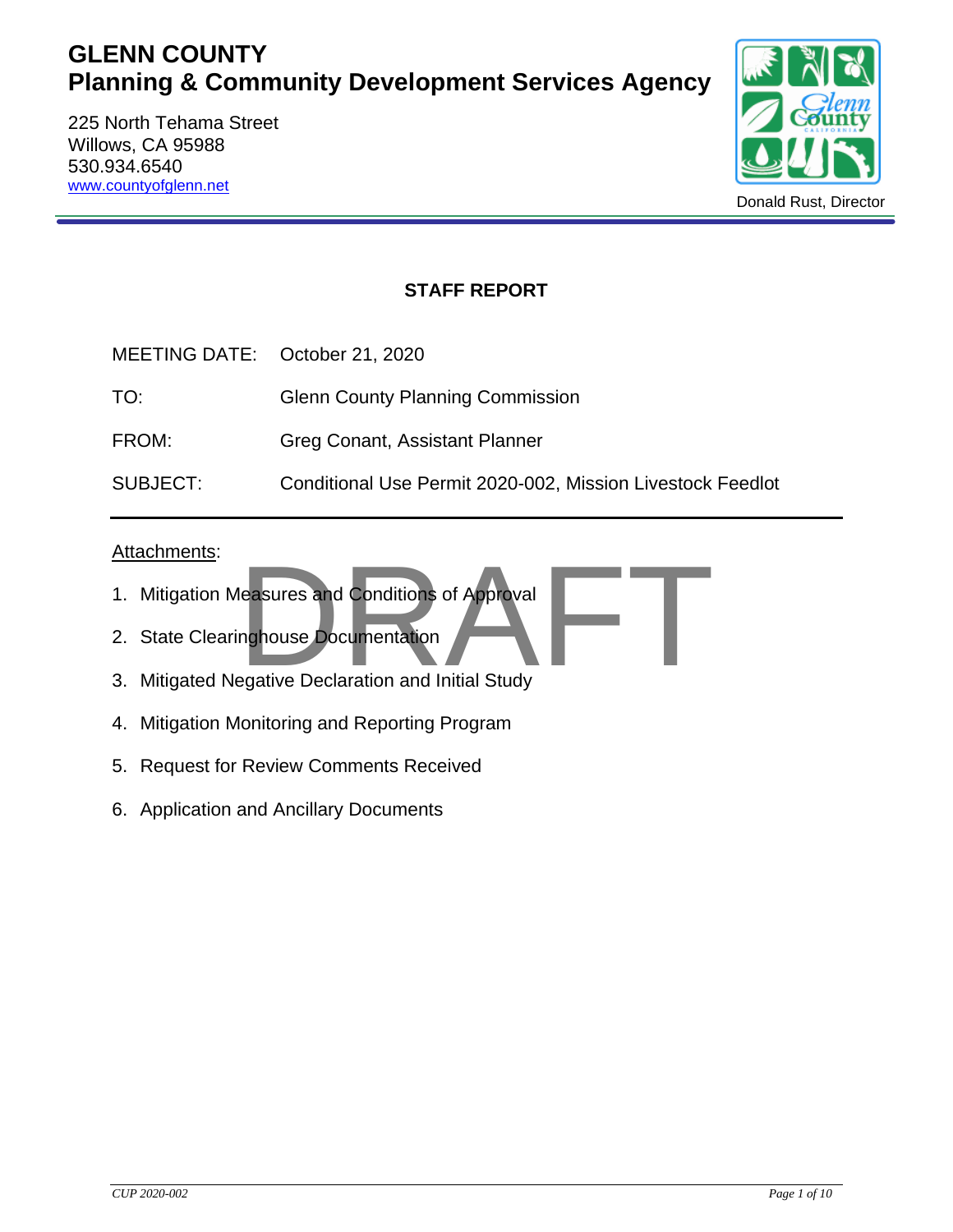# **1 PROJECT SUMMARY**

The project addresses an application for a Conditional Use Permit to convert the previous Greenwood Dairy facility, located at 6569 County Road 27 in Orland, to a beef cattle feedlot. The Greenwood Dairy was established in 2000; in December 2007 Conditional Use Permit 2007-002 was approved for the expansion of the Greenwood Dairy. In March 2009 a Minor Amendment for revisions of the site plans were approved. Conditional Use Permit 2007-002 approved a herd of 4,100 dairy cattle (Holstein); which equates to 5,567 Animal Units.

Conditional Use Permit 2020-002 proposes a feedlot with a beef cattle capacity of approximately 7,100, (4,260 Animal Unit) with a maximum capacity of 9,278 beef cattle. Cattle will arrive at the site at an average weight of 350 pounds and leave at a weight of approximately 950 pounds. Individual cattle will be onsite for approximately 150 days. The facility is proposed to operate seven days a week from 6:00 a.m. to 5:00 p.m. No new structures are being proposed.

Mission Livestock is applying for coverage under Regional Water Quality Control Board (RWQCB) Order R5-2017-0058 Waste Discharge Requirements General Orders for Confined Bovine Feeding Operations. Under this Order, the conversion of the dairy to a feedlot would be considered an "existing facility" as the current dairy was covered under individual waste discharge requirements (Order R5-2008-0122) and the operation had been approved and undergone CEQA review.

The General Plan land use designation is "Intensive Agriculture" and the zoning designation is "AE-40" (Exclusive Agriculture Zone). The proposed feedlot is a permitted use with an approved conditional use permit within the "AE-40" zone. Glenn County Code §15.330.040.W. Detailed project information is included in the Mitigated Negative Declaration and Initial Study attached to this report. and undergone CEQA review.<br>
Plan land use designation is "Intensive Agriculture" a<br>
AE-40" (Exclusive Agriculture Zone). The proposed feedic<br>
roved conditional use permit within the "AE-40" zone. Gler<br>
Detailed project inf

### Location:

The project site is 6569 County Road 27, approximately 4-miles south of Orland; located on the south side of County Road 27, west of County Road M, north of County Road 30 and east of County Road 99W, within the unincorporated area of Glenn County, California. Section 15, Township 21 North, Range 3 West, MDBM. Based on U.S. Geological Survey (USGS) Orland 7.5-minute Quadrangle, the site coordinates are Latitude: 39.674oN, Longitude: 122.190oW. (Figure 1 and 2). The project site comprises the following Assessor's Parcel Number (APN): 024-100-017 (273.07± acres).

### **1.1 RECOMMENDATIONS**

### Environmental Determination

That the Planning Commission, in accordance with the previously adopted Glenn County Confined Animal Facility Element, find that Conditional Use Permit 2020-002, will not have a significant adverse effect on the environment because the codified County standards, Conditions of Approval, and Mitigation Measures (*CR-1, TCR-1, AQ-1, AQ-2, AQ-3 and HA-1*) shall reduce potential significant impacts to a less than significant level. Therefore, a Mitigated Negative Declaration shall be granted with the Findings listed in the Staff Report and the Mitigation Measures as presented.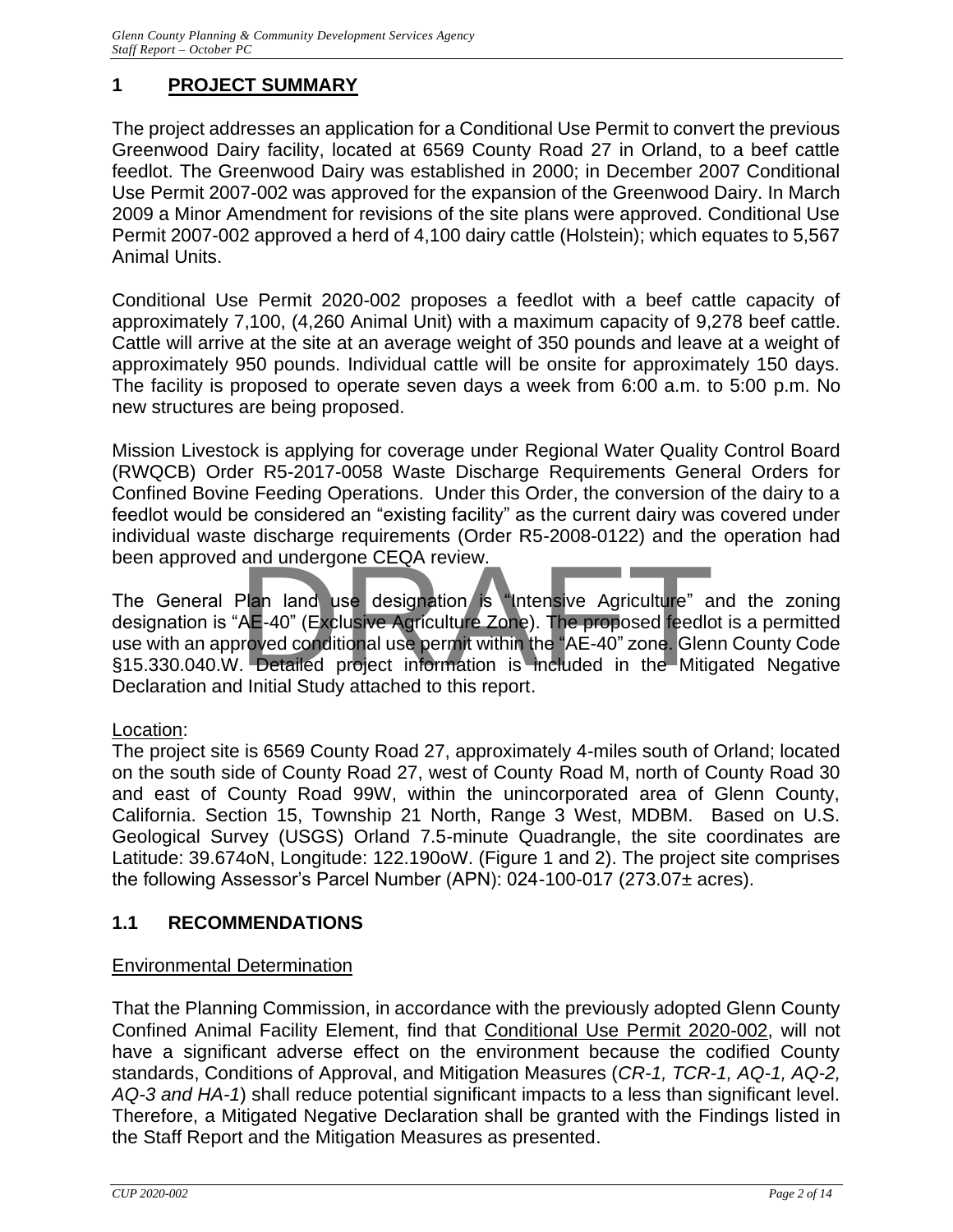## Conditional Use Permit

Also, that the Planning Commission approve Conditional Use Permit 2020-002 with the Findings as presented in the Staff Report and the Mitigation Measures and Conditions of Approval as attached.

# **2 ANALYSIS**

On December 6, 2005 the Glenn County Board of Supervisors adopted a Confined Animal Facilities Element to the Glenn County General Plan. A Program Environmental Impact Report (EIR) for the Confined Animal Facilities Element was certified by the Board of Supervisors. The Confined Animal Facility Element (Policy CAF 3.3) requires confined animal facilities to be subject to a Conditional Use Permit. Therefore, a Conditional Use Permit is required. Conditional Use Permit 2020-002 is in accordance with the previously adopted Glenn County Confined Animal Facilities Element.

A copy of the proposed Mitigated Negative Declaration for Conditional Use Permit 2020- 002 is attached. This proposal will not have a significant adverse effect on the environment because the codified County standards, Conditions of Approval, and Mitigation Measures (CR-1, TCR-1, AQ-1, AQ-2, AQ-3 and HA-1) will reduce potential significant impacts to a less than significant level.

This portion of Glenn County is primarily an agricultural area. The proposed project will not be detrimental to the health, safety, or general welfare of persons residing or working in the vicinity with the proposed mitigation measures and conditions of approval. Glenn County is primarily an agricultural area. The proportal to the health, safety, or general welfare of persons resition the proposed mitigation measures and conditions of ap<br> **NMENTAL DETERMINATION**<br>
Transfer and Initi

# **2.1 ENVIRONMENTAL DETERMINATION**

A copy of the proposed Mitigated Negative Declaration and Initial Study is attached. The Initial Study is a detailed discussion of the project and a discussion of the project's potential environmental impacts as required by the California Environmental Quality Act (CEQA). The Initial Study concludes that this project will result in no Potentially Significant Impacts to the environment with implementation of appropriate mitigation measures, conditions of approval and applicable Federal, State, and local laws and regulations. Therefore, a Mitigated Negative Declaration has been prepared for adoption by the Planning Commission.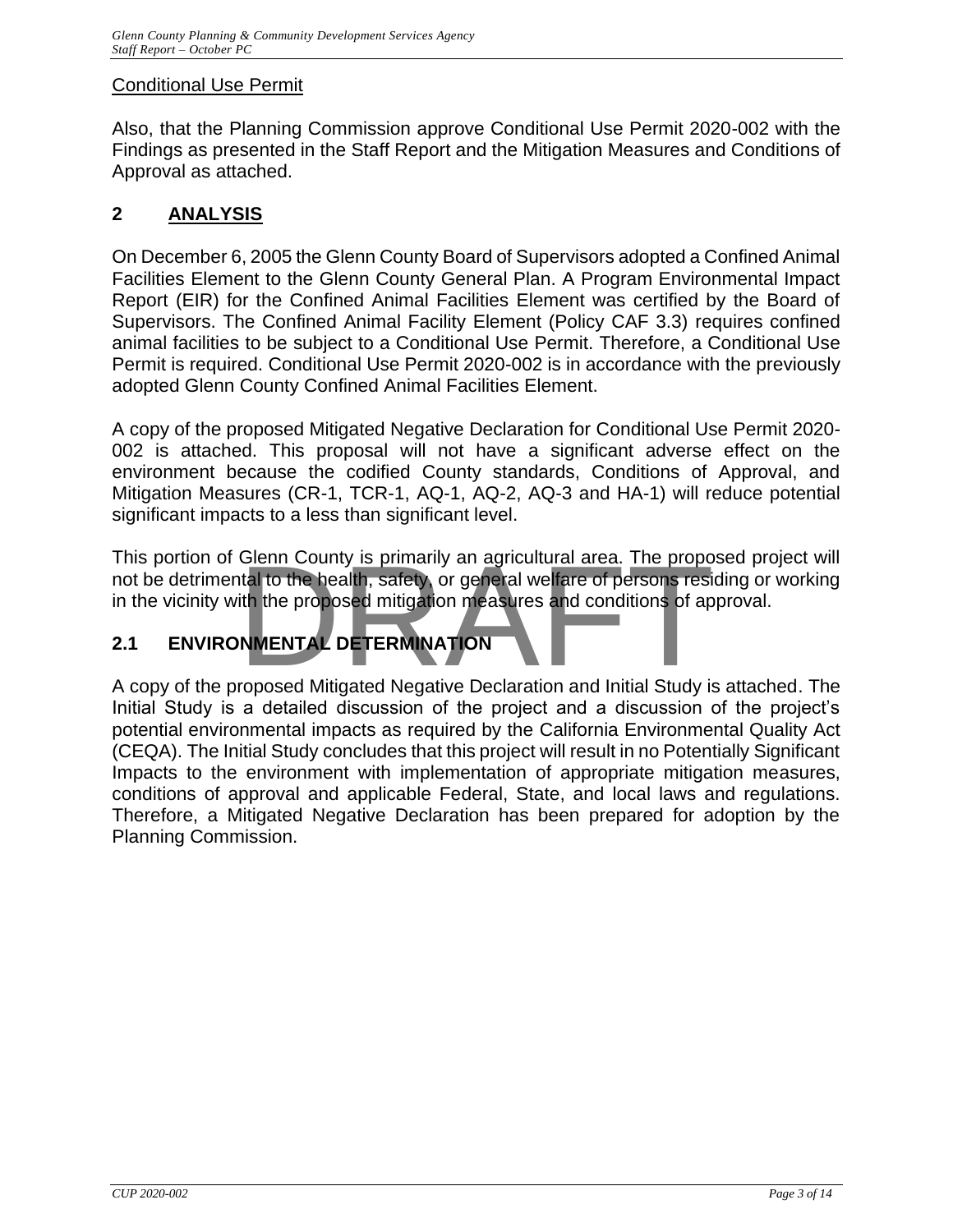# **2.2 GLENN COUNTY UNIFIED DEVELOPMENT CODE (TITLE 15)**

### **2.2.1 "AE-40" Exclusive Agriculture Zone (Glenn County Code Chapter 15.330)**

Uses Permitted with a Conditional Use Permit (Glenn County Code §15.330.040): The applicant has applied for a Conditional Use Permit for a feedlot. Under Glenn County Code §19.040.020, the proposal would be defined as a confined animal facility. The proposed feedlot or is permitted only if a conditional use permit has first been secured

Glenn County Code §15.330.040.X: *Confined animal facility;*

Glenn County Code §15.020.020.11: *Confined Animal Facilities" are cattle, calves, horses, sheep, goats, swine, rabbits, or large fowl, corralled, penned, or otherwise caused to remain in restricted areas for agricultural-commercial purposes where feeding is other than grazing for more than 45 days during the year. Range pastures for livestock beef cattle are exempt from the definition of confined animal facilities. School projects, 4-H,*  fairs and other individual educational projects are exempt from the definition of confined *animal facilities.*

Maximum Building Height (Glenn County Code §15.330.060):

No new structures are being proposed. Any future development shall meet height requirement for the Exclusive Agriculture Zone. §15.330.060.

### Minimum Distance Between Structures (Glenn County Code §15.330.070):

No new structures are being proposed. Any future development shall meet the Minimum Distance Between Structures requirement for the Exclusive Agriculture Zone. §15.330.080. nce Between Structures (Glenn County Code §15.330.070<br>res are being proposed. Any future development shall m<br>en Structures requirement for the Exclusive Agriculture Zo<br>Requirements (Glenn County Code §15.330.080):<br>res are

### Minimum Yard Requirements (Glenn County Code §15.330.080):

No new structures are being proposed. Any future development shall meet minimum yard requirement for the Exclusive Agriculture Zone. §15.330.080.

### **2.2.2 Performance Standards (Glenn County Code Chapter 15.560)**

The performance standards contained in the following subsections are only those applicable to the proposed project. They shall not be construed as an exhaustive list of project requirements. State and federal laws are also applicable and may require additional compliance measures.

### Air Quality (Glenn County Code §15.560.040)

*All uses shall comply with applicable local, state, and federal laws and regulations regarding contaminants and pollutants. This requirement includes, but is not limited to, emissions of suspended particles, carbon monoxide, hydrocarbons, odors, toxic or obnoxious gases and fumes.* The Glenn County Air Pollution Control District (GCAPCD) is responsible for the planning and maintenance/attainment of these standards at the local level. GCAPCD provided comments regarding this proposal. Mitigation Measure AQ-1 and AQ-2 has been established based upon GCAPCD comments. Air quality impacts are further discussed in Section III of the Initial Study for the project.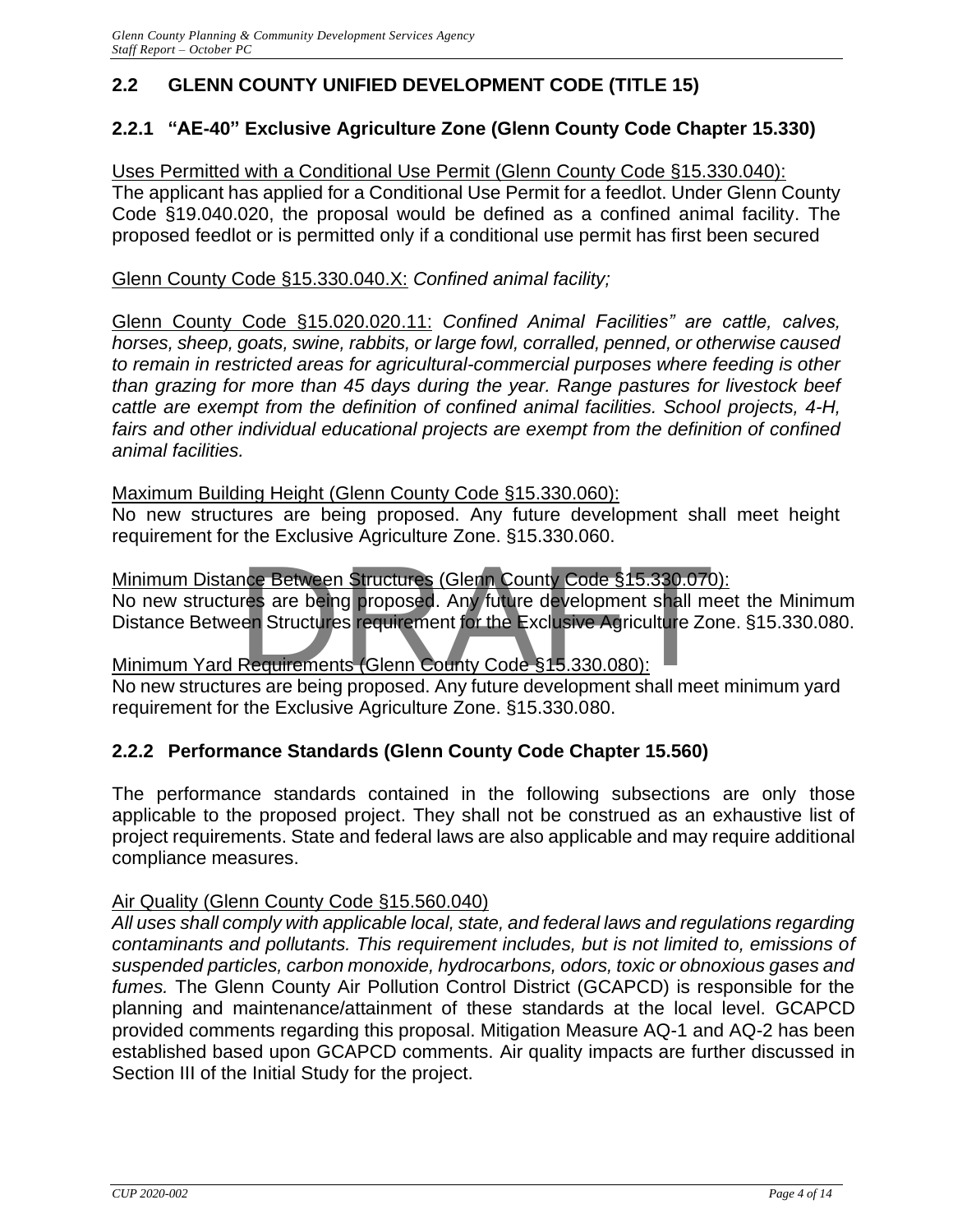### Liquid, Solid and Hazardous Waste (Glenn County Code §15.560.090)

- *A. All uses are prohibited from discharging liquid, solid, toxic or hazardous wastes onto or into the ground and into streams, lakes or rivers. Discharge into a public or private waste disposal system in compliance with applicable local, state and federal laws and regulations is permitted.*
- *E. The disposal or dumping of solid wastes accessory to any use including, but not*  limited to, slag, paper and fiber wastes or other industrial wastes shall be in *compliance with applicable local, state and federal laws and regulations.*

The applicant shall operate the proposal in a manner that meet this requirement. Central Valley Regional Water Quality Control Board was provided application documentation. Comments were received on April 30, 2020. Conditions of Approval where established based upon their comments. Waste and water related impacts are further discussed in Section X and XIX of the Initial Study for the project.

# **2.2.4 GENERAL PROVISIONS**

### Flood Zone Designation:

Flood Zone "X" according to Flood Insurance Rate Map (FIRM) No. 06021C0400D, dated August 5, 2010 issued by the Federal Emergency Management Agency (FEMA). Flood Zone "X" (unshaded) consists of areas of minimal risk outside the 1-percent and 0.2 percent annual chance floodplains. No base flood elevations or base flood depths are shown within this zone.

### **3 COMMENTS**

Request for Review requesting comments on the proposal was sent on April 9, 2020. The following agencies submitted comments regarding this proposal. Based on their responses we have formulated mitigation measures and conditions of approval for the project. All comment letters are attached to this report for review. chance floodplains. No base flood elevations or base flood<br>is zone.<br>NTS<br>view requesting comments on the proposal was sent on Ap<br>cies submitted comments regarding this proposal. B

### Air Pollution Control District

Based upon Air Pollution Control District Comments Condition of Approval 5 has been established. In addition to Condition of Approval 5, based upon Air Pollution Control District Comments Mitigation Measures AQ-1 (Condition of Approval 12), AQ-2 (Condition of Approval 13), AQ-3 (Condition of Approval 14) and HA-1 (Condition of Approval 15) have been established, details provided in Initial Study.

### Condition of Approval 5 (Glenn County Air Pollution Control District):

The site shall operate in accordance with California Code of Regulations Title 16 §86501. As a result, the operator shall keep and maintain records that specify the numbers of animals maintained daily and such other information as may be required by the Glenn County Air Pollution Control District or Air Quality Management District rules. Such records shall be maintained at a central place of business for a period of not less than three years and shall be made available upon request to the Executive Officer or Air Pollution Control Officer or their representative.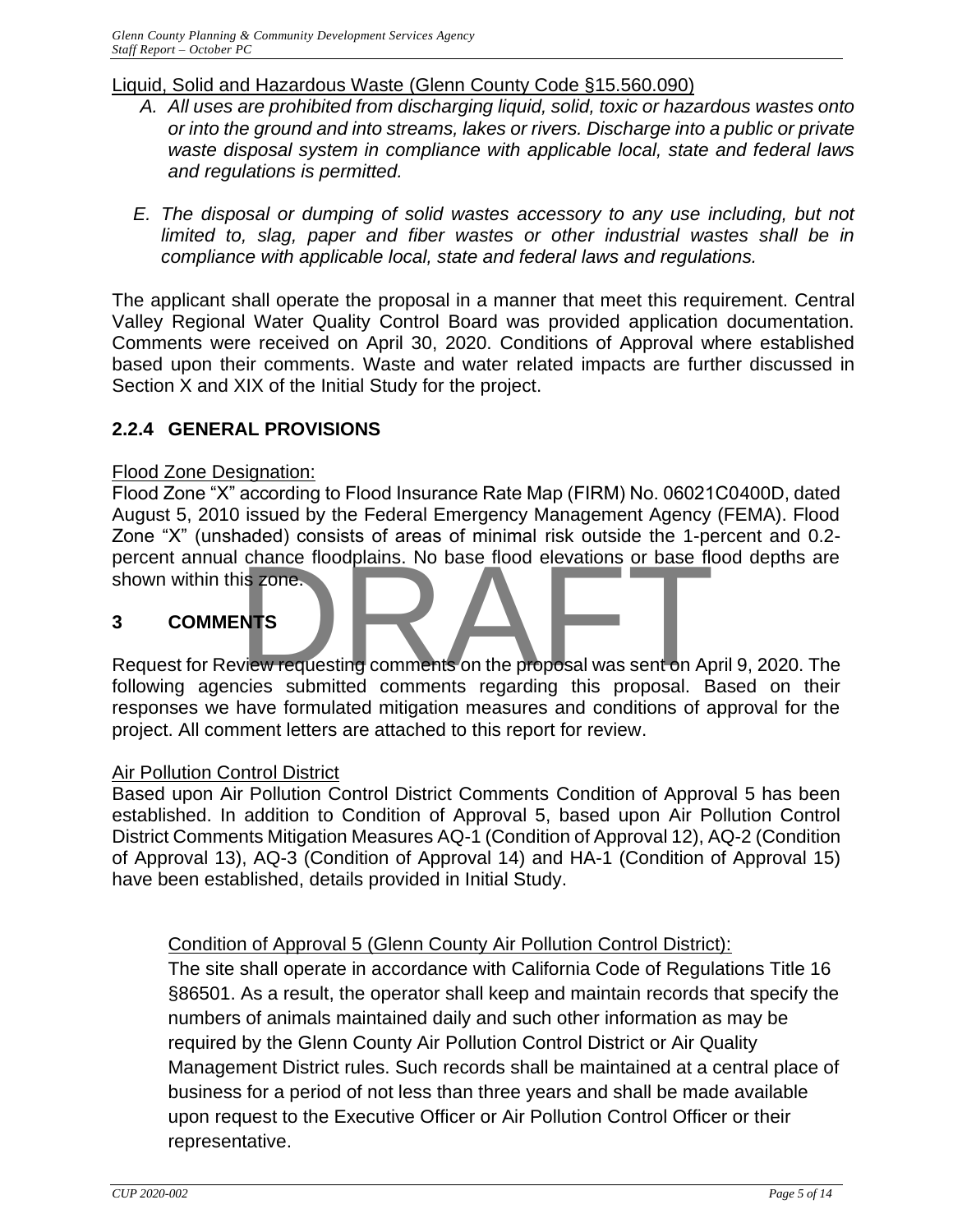### *Condition of Approval 12 (Mitigation Measure AQ-1 (Air Quality):*

*The applicant shall obtain an Authorization to Construct and Permit to Operate (or exemption thereof) approved by the Glenn County Air Pollution Control District. A*  fully executed copy of Authorization to Construct shall be provided to the Planning *Division prior to operation commencement.*

*Timing/Implementation: Prior to Operation Commencement*

*Enforcement/Monitoring: Glenn County Air Pollution Control District*

*Condition of Approval 13 (Mitigation Measure AQ-2 (Air Quality):* 

*The applicant shall submit a copy of a Dust Control Plan (or exemption thereof) approved by the Glenn County Air Pollution Control District. A fully executed copy shall be provided to the Planning Division prior to the issuance of a building permit.*

*Timing/Implementation: Prior to Operation Commencement*

*Enforcement/Monitoring: Glenn County Air Pollution Control District*

# *Condition of Approval 14 (Mitigation Measure AQ-3 (Air Quality):*

*The applicant shall submit a copy of an Odor Control Plan (or exemption thereof) approved by the Glenn County Air Pollution Control District. A fully executed copy shall be provided to the Planning Division prior to the issuance of a building permit or any other permit for site development.* n of Approval 14 (Mitigation Measure AQ-3 (Air Quality):<br>licant shall submit a copy of an Odor Control Plan (or exe<br>d by the Glenn County Air Pollution Control District. A fully<br>provided to the Planning Division prior to t

*Timing/Implementation Prior to Operation commencement*

*Enforcement/Monitoring: Glenn County Air Pollution Control District*

*Condition of Approval 15 (Mitigation Measure HA-1 (Hazards and Hazardous Materials):*

*Prior to operation commencement, the applicant shall provide Glenn County Planning Division a Hazardous Materials Business Plan approved by Glenn County Air Pollution Control District.*

*Timing/Implementation: Prior to Operation Commencement*

*Enforcement/Monitoring: Glenn County Air Pollution Control District*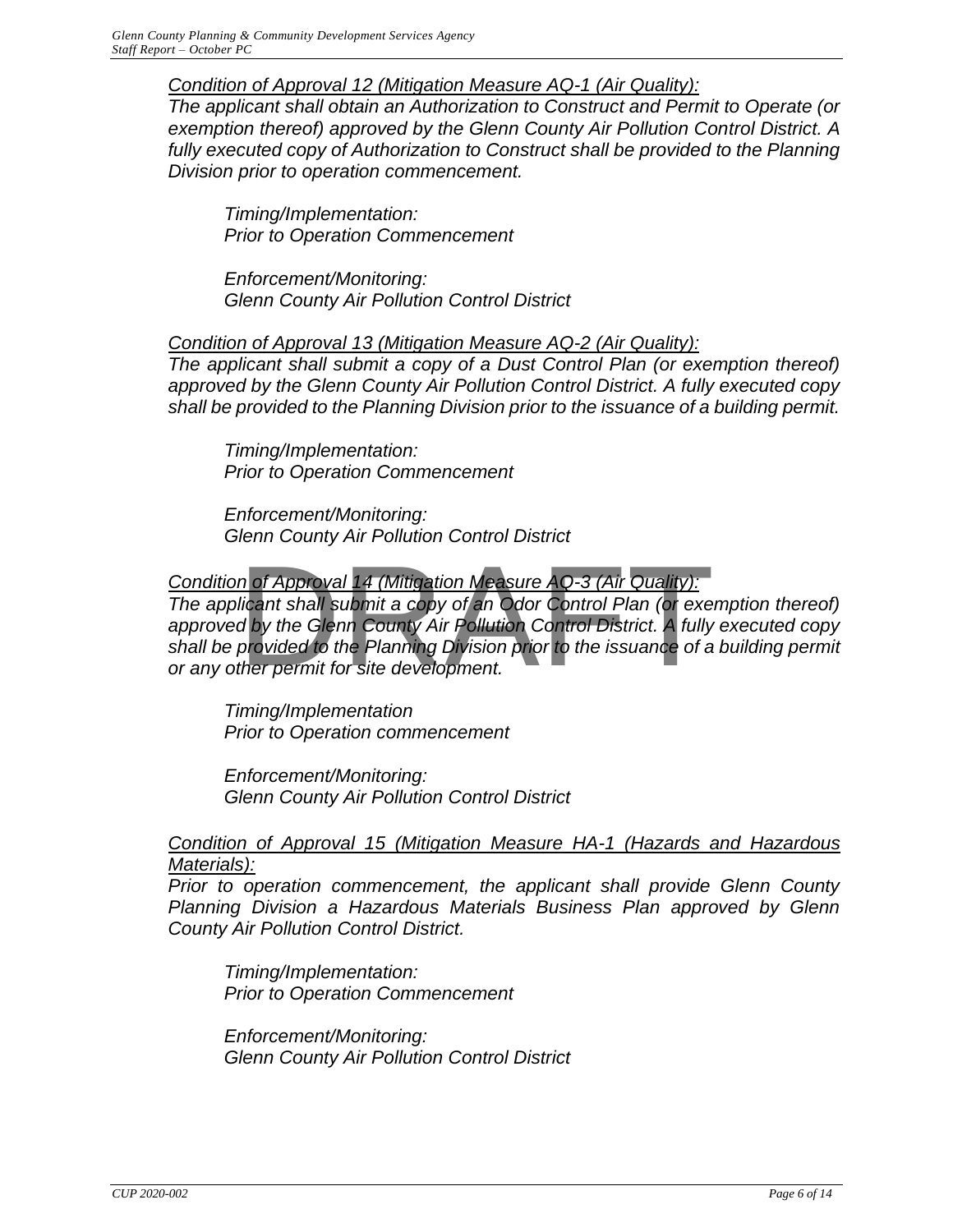### Central Valley Regional Water Quality Control Board

Based upon Central Valley Regional Water Quality Control Board Comments Condition of Approval 2 and 3 has been established:

# Condition of Approval 2 (Central Valley Regional Water Quality Control Board): The applicant will operate under Central Valley Regional Water Quality Control Board (RWQCB) Order R5-2017-0058 *Waste Discharge Requirements General Order for Confined Bovine Feeding Operations.* Prior to operation commencement the applicant shall provide Glenn County Planning Division conformation of such coverage from the RWQCB.

Condition of Approval 3 (Central Valley Regional Water Quality Control Board): Composting operations on site will be covered under SWRCB Order WQ-2015- 0121 *General Waste Discharge Requirements for Composting Operations.* Site composting operations shall remain in compliance with this general order.

### Environmental Health

Based on Environmental Health Comments Condition of Approval 1 has been established:

Condition of Approval 1 (Glenn County Environmental Health):

The site shall operate as an excluded facility pursuant to Title 14 of California Code<br>of Regulation §17855(a)(1); and shall meet the following:<br>• Handle exclusively agricultural material as defined by 14 CCR<br>17852(a)(5). of Regulation §17855(a)(1); and shall meet the following:

- Handle exclusively agricultural material as defined by 14 CCR 17852(a)(5).
- All compostable material is obtained from the same property, or adjoining properties owned or controlled by the same owner
- All material, after composting, shall be returned to the same property (except as noted below)
- No more than 1000 cubic yards of compost shall be sold or given away annually

### Public Works

Based on Public Works Comments Condition of Approval 4, 7 and 11 have been established:

Condition of Approval 4 (Glenn County Public Works Agency): That no off-site parking associated with this development shall be allowed on County Road 27.

### Condition of Approval 7 (Glenn County Public Works Agency):

That prior to any work being done in the 60' County Right-of-Way an Encroachment Permit shall be applied for and received from the Glenn County Public Works Agency.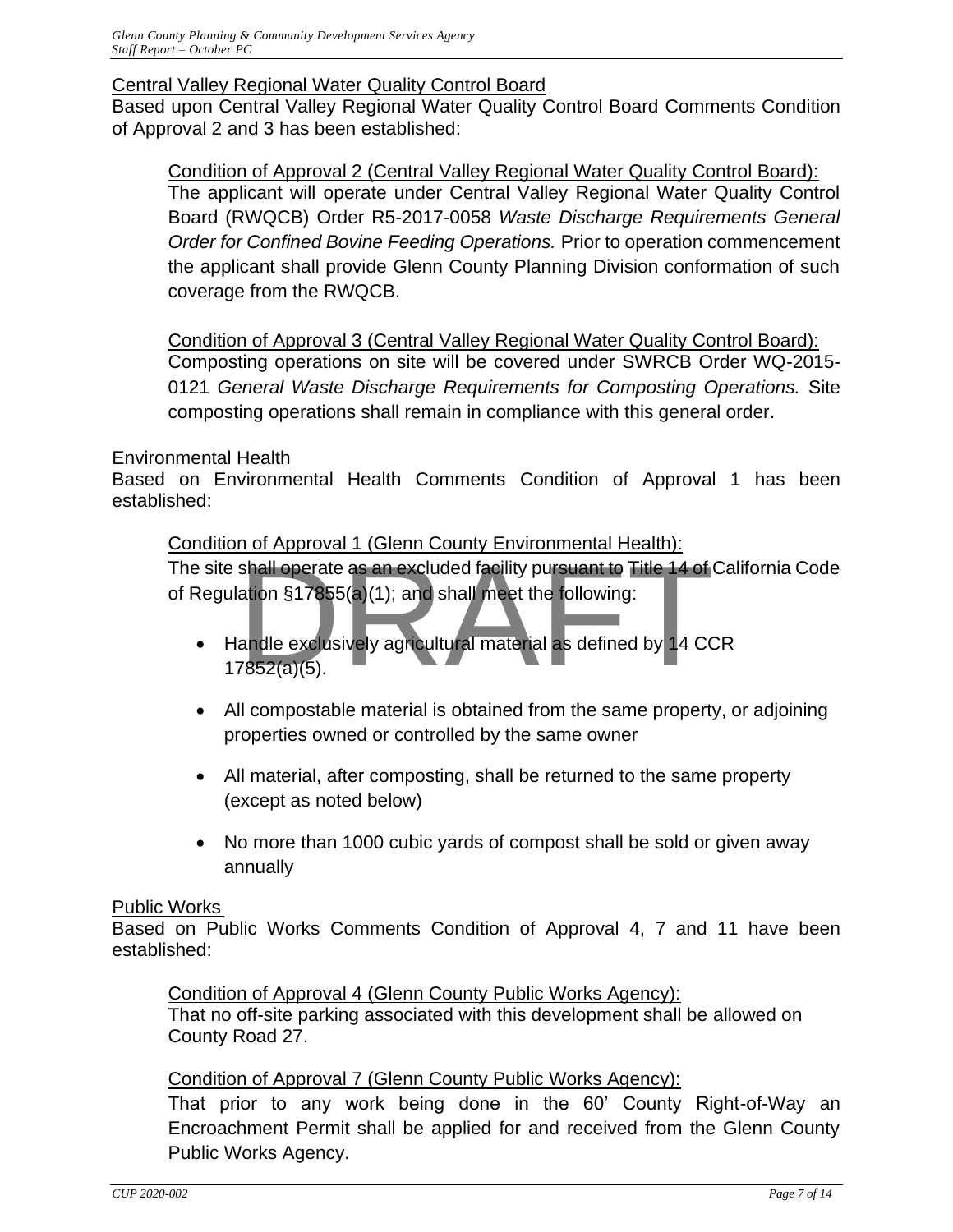### Condition of Approval 11 (Glenn County Public Works):

Prior to commencement of operations the applicant shall provide Glenn County Planning Division a copy of a Road Maintenance Agreement (or exemption therefrom) from Glenn County Public Works. Said fee is to be processed through Public Words.

### Middle Town Rancheria:

Middle Town Rancheria was provided the application information and submitted a letter regarding the proposal (attached).

### Pacific Gas and Electric Company:

Pacific Gas and Electric (PG&E) was provided the application information and submitted a letter regarding the proposal (attached).

### Vicinity Comment:

In addition to Agency Comments Received project notices were sent to neighboring property owners informing them an application for a Conditional Use Permit has been received. Only one comment was received from the surrounding property owners and it has been attached to this report.

### **4 OTHER REQUIREMENTS**

There is a ten (10) calendar day appeal period following Planning Commission action on this conditional use permit (Glenn County Code §15.050.020). An appeal made to the Glenn County Board of Supervisors must be made in accordance with Section 15.050.020 of the Glenn County Code and the Board of Supervisors will hear the appeal as prescribed. The decision of the Board of Supervisors may then be challenged in court. REQUIREMENTS<br>10) calendar day appeal period following Planning Commi<br>use permit (Glenn County Code §15.050.020). An appe<br>loard of Supervisors must be made in accordance with Sec<br>County Code and the Board of Supervisors wil

An approved conditional use permit expires one (1) year from the date of granting unless substantial physical construction and/or use of the property in reliance on the permit has commenced prior to its expiration. An approved conditional use permit may be extended by the director for an additional sixty (60) calendar days provided that the applicant/owner submits a written request for extension to the director at least twenty-one (21) calendar days prior to the expiration date. Only one (1) extension shall be allowed for each permit (Glenn County Code §15.090.100.A).

The necessary permits shall be secured in all affected federal, state, and local agencies. It is the responsibility of the applicant/operator to make certain all requirements are met and permits are obtained from all other agencies.

In addition to the Conditions of Approval, the applicant's and his/her technical or project management representative's attention is directed to the project comments from other agencies reviewing the application. The items noted are a guide to assist the applicant in meeting the requirements of applicable government codes. Project comments may also note any unusual circumstances that need special attention. The items listed are a guide and not intended to be a comprehensive summary of all codified requirements or sitespecific requirements.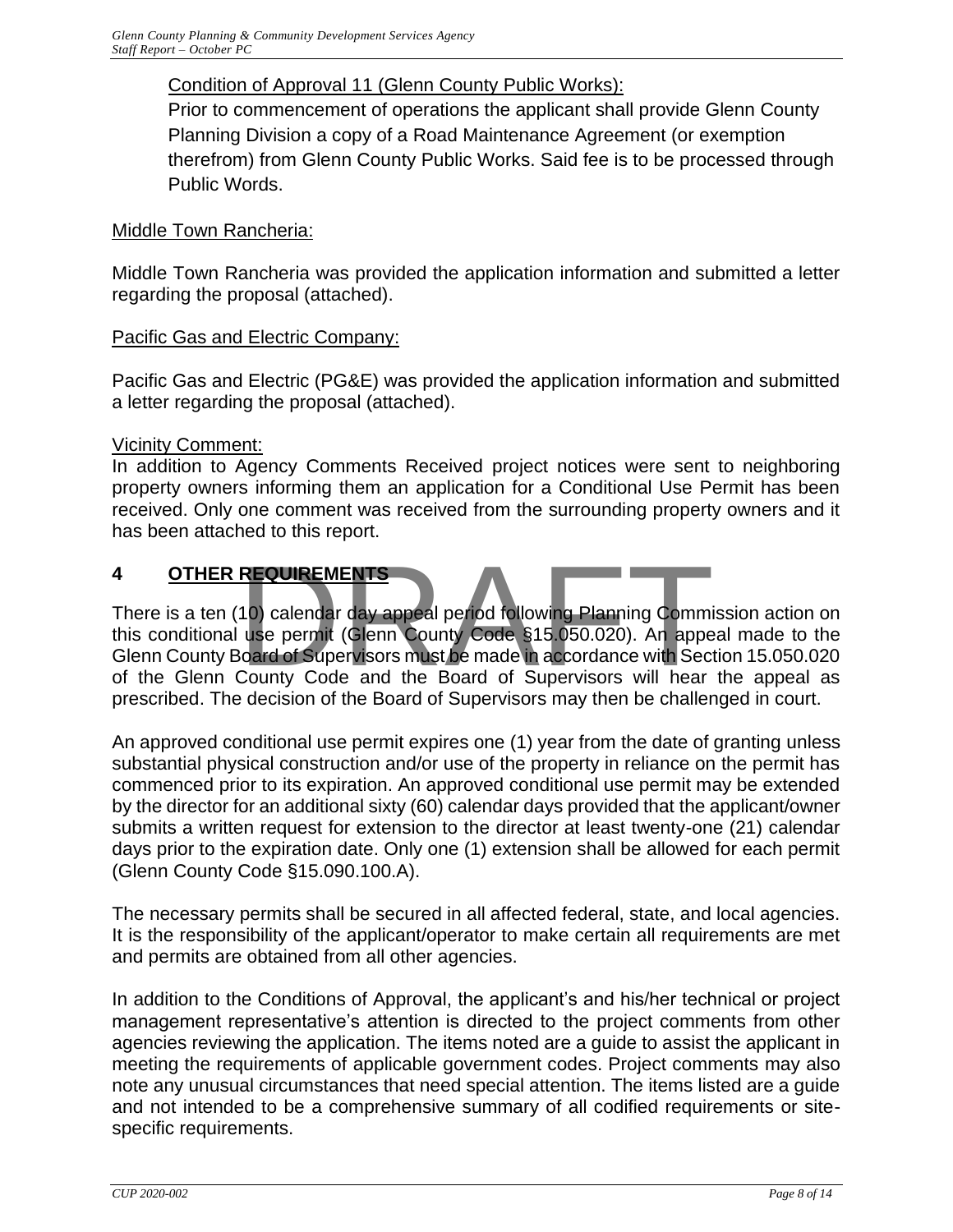# **5 FINDINGS FOR MITIGATED NEGATIVE DECLARATION**

The Initial Study prepared for the project documents reasons to support the following Findings.

### Finding 1 (Aesthetics)

The project will not have a significant impact on aesthetics. The adopted standards for lighting and construction will minimize impacts from future development. The project is compatible with existing uses in the area. Impacts are considered less than significant.

### Finding 2 (Agricultural and Forest Resources)

The project will not have a significant impact on agriculture or forest resources. The proposed project will not conflict with existing zoning for, or cause rezoning of, forestland, timberland, or timberland zoned Timberland Production. The project site is zoned "AE-40" Exclusive Agriculture (Chapter 15.330 Glenn County Code). The project does not involve construction or conversion of forestland and no trees will be removed. Agricultural activities within the vicinity will not be adversely impacted by this project. No significant change in the current use of the land will result, therefore impacts are considered less than significant.

### Finding 3 (Air Quality)

The project will not have a significant impact on air quality with mitigation measure incorporated. The project will not violate air quality standards or contribute substantially to an existing air quality violation. Additionally, the project will not adversely impact sensitive receptors nor would it create objectionable odors. Impacts are considered less than significant with the following mitigation measure incorporated. he project will not violate air quality standards or contribu<br>air quality violation. Additionally, the project will not ad<br>tors nor would it create objectionable odors. Impacts are of<br>with the following mitigation measure

### *Mitigation Measure AQ-1 (Air Quality)*

*The applicant shall obtain an Authorization to Construct and Permit to Operate (or exemption therefrom) approved by the Glenn County Air Pollution Control District. A fully executed copy shall be provided to the Planning Division prior to operation commencement.*

### *Mitigation Measure AQ-2 (Air Quality)*

*The applicant shall submit a copy of a Dust Control Plan (or exemption therefrom) approved by the Glenn County Air Pollution Control District. A fully executed copy shall be provided to the Planning Division prior to the issuance of a building permit or any other permit for site development.*

### *Mitigation Measure AQ-3 (Air Quality)*

*The applicant shall submit a copy of an Odor Control Plan (or exemption therefrom) approved by the Glenn County Air Pollution Control District. A fully executed copy shall be provided to the Planning Division prior to the issuance of a building permit or any other permit for site development*.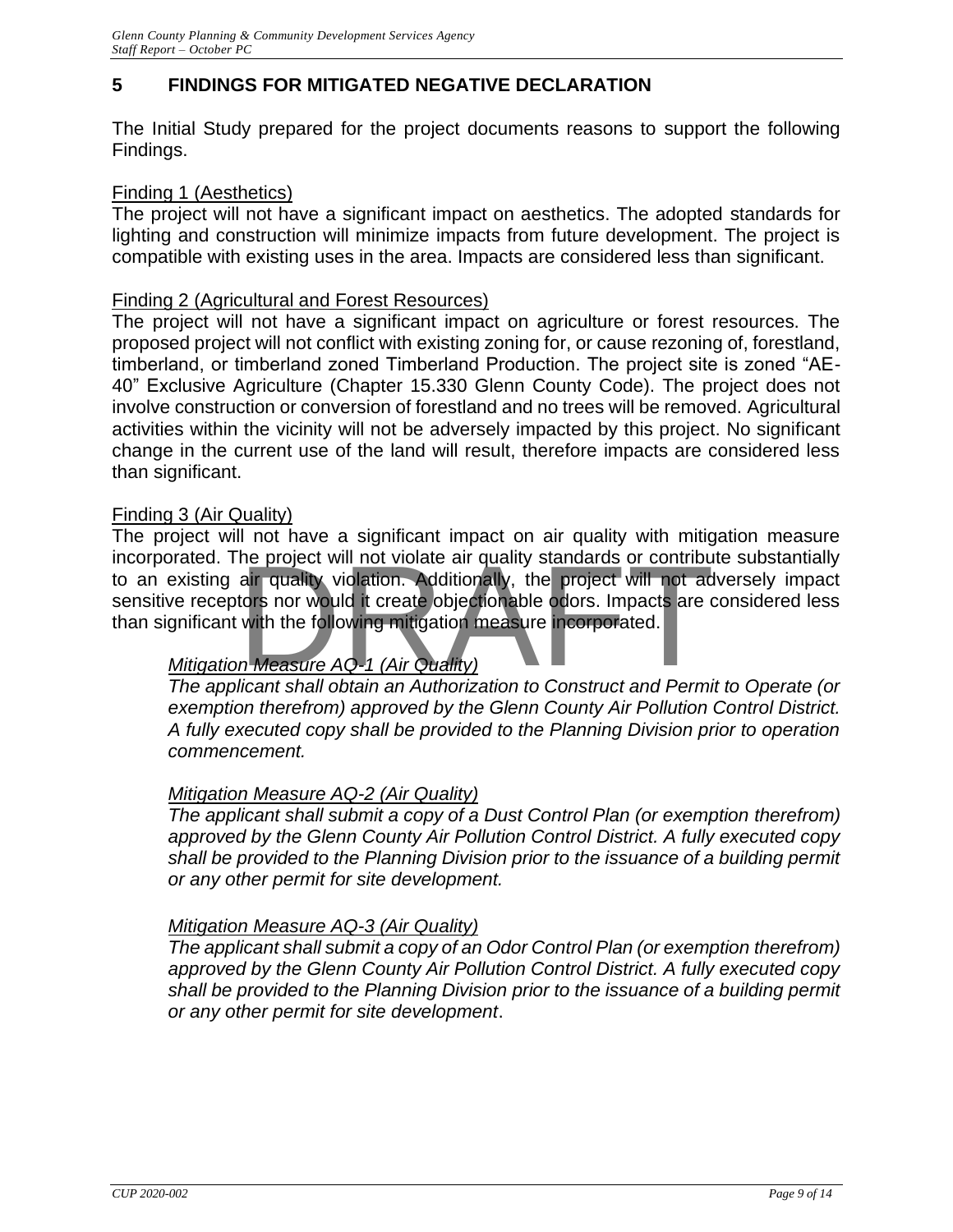### Finding 4 (Biological Resources)

The project will not have a significant impact on biological resources. There are no identified sensitive habitats or natural communities within the project site; therefore, the project will have a less than significant impact on species identified as a candidate, sensitive, or special status species in local or regional plans, policies, or regulations, or by the California Department of Fish and Wildlife or U.S. Fish and Wildlife Service. Impacts are considered less than significant.

### Finding 5 (Cultural Resources)

The project will not have significant impact on cultural resources with mitigation measures incorporated. State laws are in place in case of accidental discoveries made. Impacts are considered less than significant with mitigation measures incorporated.

### *Mitigation Measure CR-1 (Cultural Resources)*

*If subsurface deposits believed to be cultural or human in origin are discovered during construction, all work must halt within a 100-foot radius of the discovery. A qualified professional archaeologist, meeting the Secretary of the Interior's Professional Qualification Standards for prehistoric and historic archaeologist, shall be retained to evaluate the significance of the find, and shall have the authority to modify the no-work radius as appropriate, using professional judgment. The following notifications shall apply, depending on the nature of the find:* 

- *If the professional archaeologist determines that the find does not represent a cultural resource, work may resume immediately and no agency notifications are required.* the professional archaeologist determines that the find doe<br>
cultural resource, work may resume immediately and<br>
ptifications are required.<br>
the professional archaeologist determines that the find doultural resource from a
- *If the professional archaeologist determines that the find does represent a cultural resource from any time period or cultural affiliation, he or she shall immediately notify the lead federal agency, the lead CEQA agency, and applicable landowner. The agencies shall consult on a finding of eligibility and implement appropriate treatment measures if the find is determined to be eligible for inclusion in the NRHP or CRHR. Work may not resume within the no-work radius until the lead agencies, through consultation as appropriate, determine that the site either:* 
	- *1) is not eligible for the NRHP or CRHR; or*
	- *2) that the treatment measures have been completed to their satisfaction.*
- *If the find includes human remains, or remains that are potentially human, he or she shall ensure reasonable protection measures are taken to protect the discovery from disturbance (Assembly Bill [AB] 2641). The archaeologist shall notify Glenn County Coroner (as per § 7050.5 of the Health and Safety Code). The provisions of § 7050.5 of the California Health and Safety Code, § 5097.98 of the California PRC, and AB 2641 will be implemented. If the Coroner determines the remains are Native American and not the result of a crime scene, the Coroner will notify the NAHC, which then will designate a Native American Most Likely Descendant (MLD) for the Project (§ 5097.98 of the PRC). The designated MLD will have 48 hours*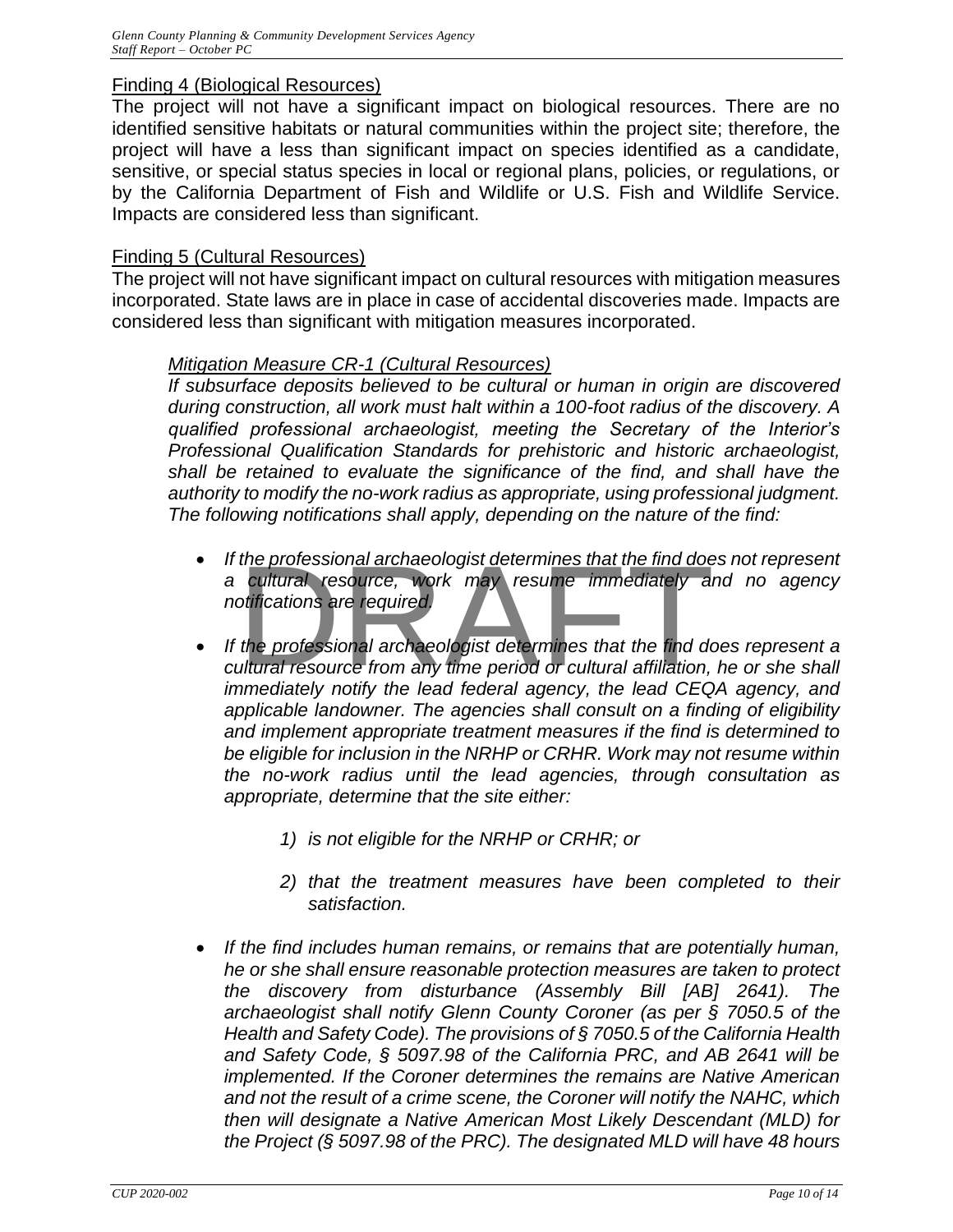*from the time access to the property is granted to make recommendations concerning treatment of the remains. If the landowner does not agree with the recommendations of the MLD, the NAHC can mediate (§ 5097.94 of the PRC). If no agreement is reached, the landowner must rebury the remains where they will not be further disturbed (§ 5097.98 of the PRC). This will also include either recording the site with the NAHC or the appropriate Information Center; using an open space or conservation zoning designation or easement; or recording a reinternment document with the county in which the property is located (AB 2641). Work may not resume within the no-work radius until the lead agencies, through consultation as appropriate, determine that the treatment measures have been completed to their satisfaction.*

### Finding 6 (Energy)

The project will not have a significant impact on energy. The project will comply with California Green Building Standards as well as California Energy Code. The project will not with conflict or obstruct any state or local plans for renewable or efficient energy.

### Finding 7 (Geology and Soils)

The project will not have a significant impact on geology and soils because geologic hazards in the area are minimal and the building codes will require new construction to meet standards for soil conditions. Impacts are considered less than significant.

### Finding 8 (Greenhouse Gas Emissions)

The project will not have a significant impact on global climate change as a result of greenhouse gas emissions. The project is not in conflict with existing guidelines or standards. The project will not conflict with an applicable plan, policy or regulation adopted for the purpose of reducing the emissions of greenhouse gases. The project will not create significant changes in GHG emissions. Impacts are considered less than significant. Provide Cas Emissions<br>
I not have a significant impact on global climate change<br>
Is emissions. The project is not in conflict with existing<br>
Project will not conflict with an applicable plan, policy<br>
purpose of reducing th

### Finding 9 (Hazards and Hazardous Materials)

Hazards and hazardous materials will not have a significant impact on the environment as a result of the proposed project. The project will not interfere with an adopted emergency response plan nor expose people to risk of loss, injury, or death. The project does not propose the use of hazardous materials either directly or indirectly. Impacts are considered less than significant with mitigation measure incorporated.

### *Mitigation Measure HA-1 (Hazards and Hazardous Materials)*

*Prior to Operation Commencement, the applicant shall provide Glenn County Planning Division a Hazardous Materials Business Plan approved by Glenn County Air Pollution Control District*.

### Finding 10 (Hydrology/Water Quality)

The project will not have a significant impact on hydrology and water quality because the project will not significantly alter the drainage pattern of the area. The project will not significantly interfere with groundwater recharge in the area. The project will not substantially deplete groundwater supplies or expose people or structures to a significant risk of loss, injury, or death involving flooding. The project will not violate water quality standards or waste discharge requirements. Impacts are considered less than significant.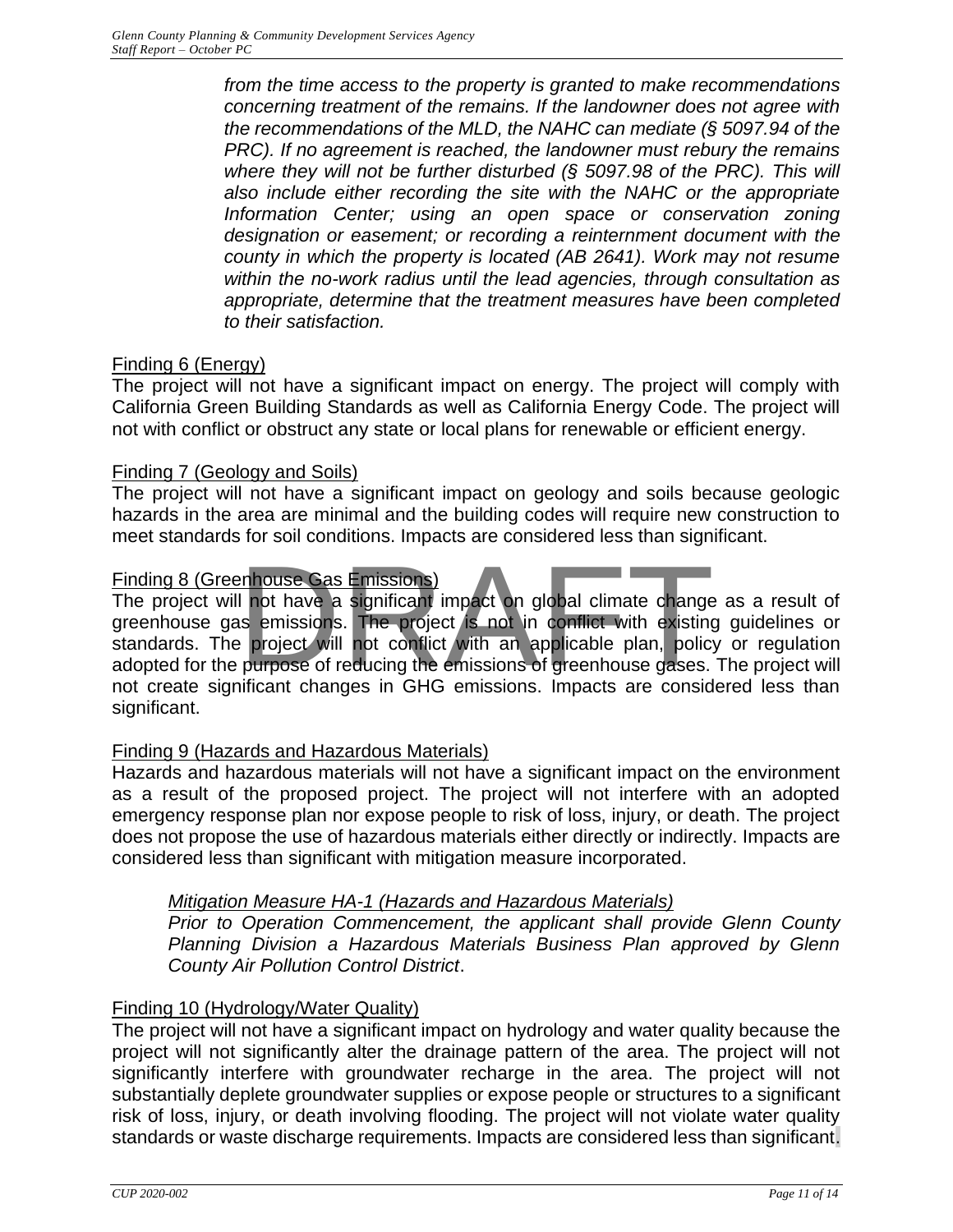### Finding 11 (Land Use and Planning)

The project will not have a significant impact on land use and planning because the project would not physically divide an established community. The project is consistent with the Glenn County General Plan land use designation of "Intensive Agriculture" as well as Title 15 of Glenn County Code. The project will not conflict with an existing habitat conservation plan or natural community conservation plan. No impacts are anticipated.

### Finding 12 (Mineral Resources)

The project will not have a significant impact on mineral resources; according to the California Department of Conservation Mineral Lands Classification Map, the property does not contain Concrete-Grade Mineral Aggregates. Impacts are considered less than significant.

### Finding 13 (Noise)

The project will not have a significant impact on people residing or working in the area from excessive noise levels. The proposed project will not substantially increase noise levels in the area or expose people in the area to excessive noise levels. Any future noise generating activities are required to meet the established standards prescribed by the County Code. The project site is not directly within an airport land use plan and not in the vicinity of a private airstrip which would expose people in the area to unacceptable noise levels. Impacts are considered less than significant.

### Finding 14 (Population and Housing)

The project will not have a significant impact on population and housing because the project will not displace people or housing. The project does not induce population growth. Impacts are considered less than significant. Dulation and Housing)<br>
I not have a significant impact on population and housin<br>
displace people or housing. The project does not induce population<br>
sidered less than significant.<br>
Dic Services)<br>
I not have a significant i

### Finding 15 (Public Services)

The project will not have a significant impact on public services. The services of fire protection, police protection, schools, parks, and other public facilities are sufficient to accommodate the proposed project. Existing requirements for taxes and developmental impact fees are implemented to offset impacts.

### Finding 16 (Recreation)

The project will not have a significant impact on recreation because it would not substantially increase the use of existing recreational facilities nor does the project include such facilities. No impacts are anticipated.

### Finding 17 (Transportation)

The project will not have a significant impact on transportation/circulation because it will not significantly increase traffic volumes on existing roads. The project will not change air traffic patterns. There is adequate access to the project site. Public roads will provide adequate emergency access to the project site. Alternative transportation plans will not be impacted. Impacts are considered less than significant.

### Finding 18 (Tribal Cultural Resources)

The project will not have a significant impact on Tribal Cultural Resources with mitigation measures incorporated. Native Tribes were sent project documentation; additionally, the Northeast Information Center of the California Historical Resources Information System states that there are no prehistoric or historic resources in the project area. It is concluded this proposal will not have a significant impact with mitigation measures incorporated.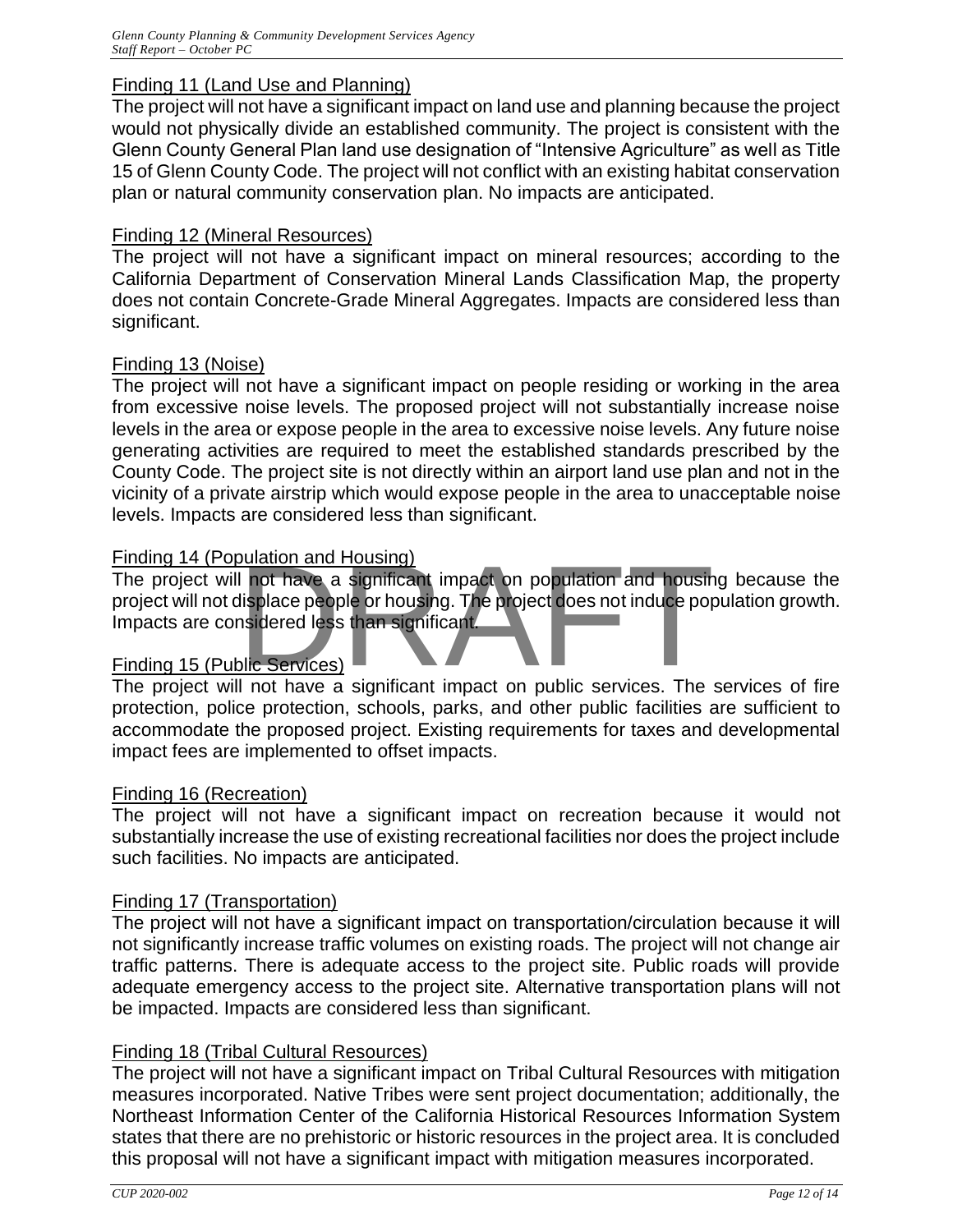### *Mitigation Measure TCR -1 (Tribal Cultural Resources)*

In the event that any prehistoric or historic subsurface cultural (including Tribal) *resources are discovered during ground disturbing activities, all work within 100 feet of the resources shall be halted and the applicant/operator shall consult with the County and a qualified archaeologist (as approved by the County) and corresponding tribal representative to assess the significance of the find per CEQA Guidelines Section 15064.5. The qualified archaeologist shall determine the nature of the find, evaluate its significance, and, if necessary, suggest preservation or mitigation measures. Appropriate mitigation measures, based on recommendations listed in the archaeological survey report and tribal representative, will be determined by the Glenn County Planning & Community Development Services Agency. Work may proceed on other parts of the project site while mitigation for historical resources, unique archaeological resources, and/or tribal resources is carried out. All significant cultural materials recovered shall be, at the discretion of the consulting archaeologist, subject to scientific analysis, professional museum curation, tribal representative, and documented according to current professional standards.*

### Finding 19 (Utilities and Service Systems)

The project will not have a significant impact on utilities and service systems. The project will not require or result in new or expanded municipal facilities that could cause significant environmental effects. Onsite water supplies and future development is required to meet local, state, federal and utility company standards. Impacts are considered less than significant.

### Finding 20 (Wildfire)

The project will not have a significant impact on wildfires. The project will not impair an adopted emergency response plan or emergency evacuation plan. The project will not exacerbate wildfire risk, and no new infrastructure is being proposed. The site is relatively flat and there will be no change in drainage. Impacts are considered less than significant. deral and utility company standards. Impacts are considered<br>
In thave a significant impact on wildfires. The project wi<br>
The project with the risk, and no new infrastructure is being proposed. The

### Finding 21 (Mandatory Findings of Significance)

There is no substantial evidence, in light of the whole record, that the project may have a significant impact on the environment either cumulatively or individually. Impacts are considered less than significant.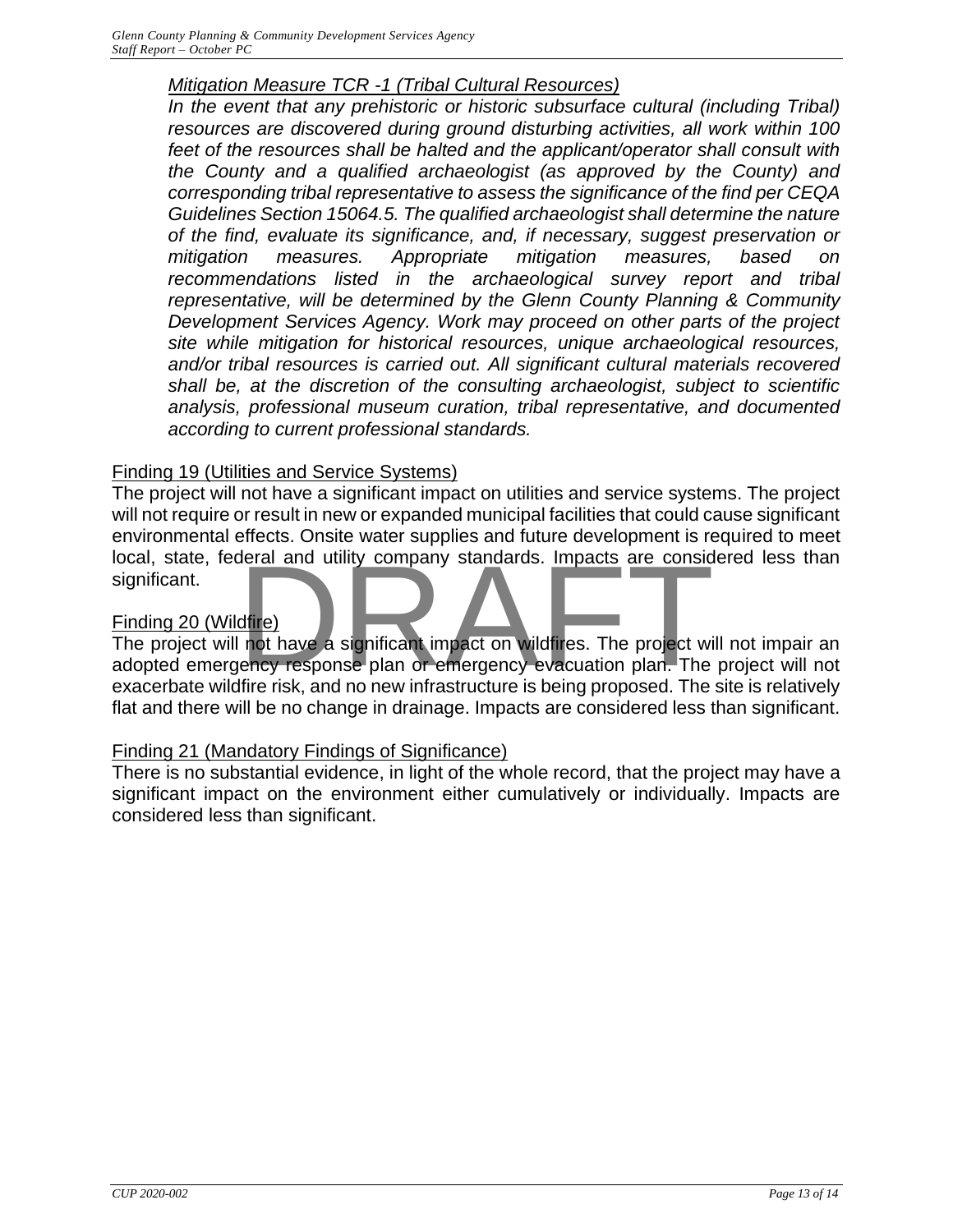# **5.2 FINDINGS FOR CONDITIONAL USE PERMIT**

According to Glenn County Code Sections 15.220.010 and 15.220.030, the following Findings listed in Glenn County Code Section 15.220.020 shall be made prior to recommending approval of a conditional use permit:

### Finding 1

*That the proposed use at the particular location is necessary or desirable in providing a service or facility, which will contribute to the general well-being of the public.* The site is in an area of existing agricultural uses. The location is desirable because the site is within an existing intensive agricultural area. Additionally, the site is well suited for the proposed use as this site has previously been used as a dairy; as a result no new structures are being proposed, also the existing facility contains many facilities needed for animal waste management.

### Finding 2

*That such use will not, under the circumstances of the particular case, be detrimental to the health, safety, or general welfare of persons residing or working on the vicinity, or injurious to property or improvements in the vicinity.* This project will not be subjected to hazardous conditions due to adverse geologic conditions, proximity to airports, fire hazards, or topography. This site is an existing facility that is transitioning from dairy cattle to beef cattle; no new structures are being proposed, the existing facility also contains many facilities needed for animal waste management. Impacts from hazards resulting from the project are further discussed in the Initial Study. The analysis in the Initial Study concludes that this project will not be detrimental to the health, safety, or general welfare of persons or property in the vicinity of the project. needed for animal waste management. Impacts from hat are further discussed in the Initial Study. The analysis in this project will not be detrimental to the health, safety, or expectly in the vicinity of the project.

### Finding 3

*That the site for the proposed use is adequate in size and shape to accommodate said use and to accommodate all of the yards, setbacks, walls or fences, and other features required herein or by the Planning Commission.* The site is adequate in size and shape to accommodate this proposal. The project site is approximately 273.07 acres in size. This site is an existing facility that is transitioning from dairy cattle to beef cattle; no new structures are being proposed, the existing facility also contains many facilities needed for animal waste management. The parcel is adequate in size and shape to accommodate the proposed project. There is adequate space for on-site parking and unloading/loading.

### Finding 4

*That granting the permit will not adversely affect the General Plan or any area plan of the County because the proposed project conforms to the General Plan and County Code.* The proposed project is consistent with the Land Use Designation of "Intensive Agriculture" and the zoning of "AE-40" (Exclusive Agriculture Zone). The proposed Livestock Feedlot is permitted uses within AE-40 zoning with a Conditional Use Permit under Glenn County Code §15.330.040.X and pursuant to the Glenn County Confined Animal Facilities Element of the Glenn County General Plan. The proposed project will meet the land use and zoning requirements of the General Plan and the Zoning Code.

# **6 SAMPLE MOTIONS:**